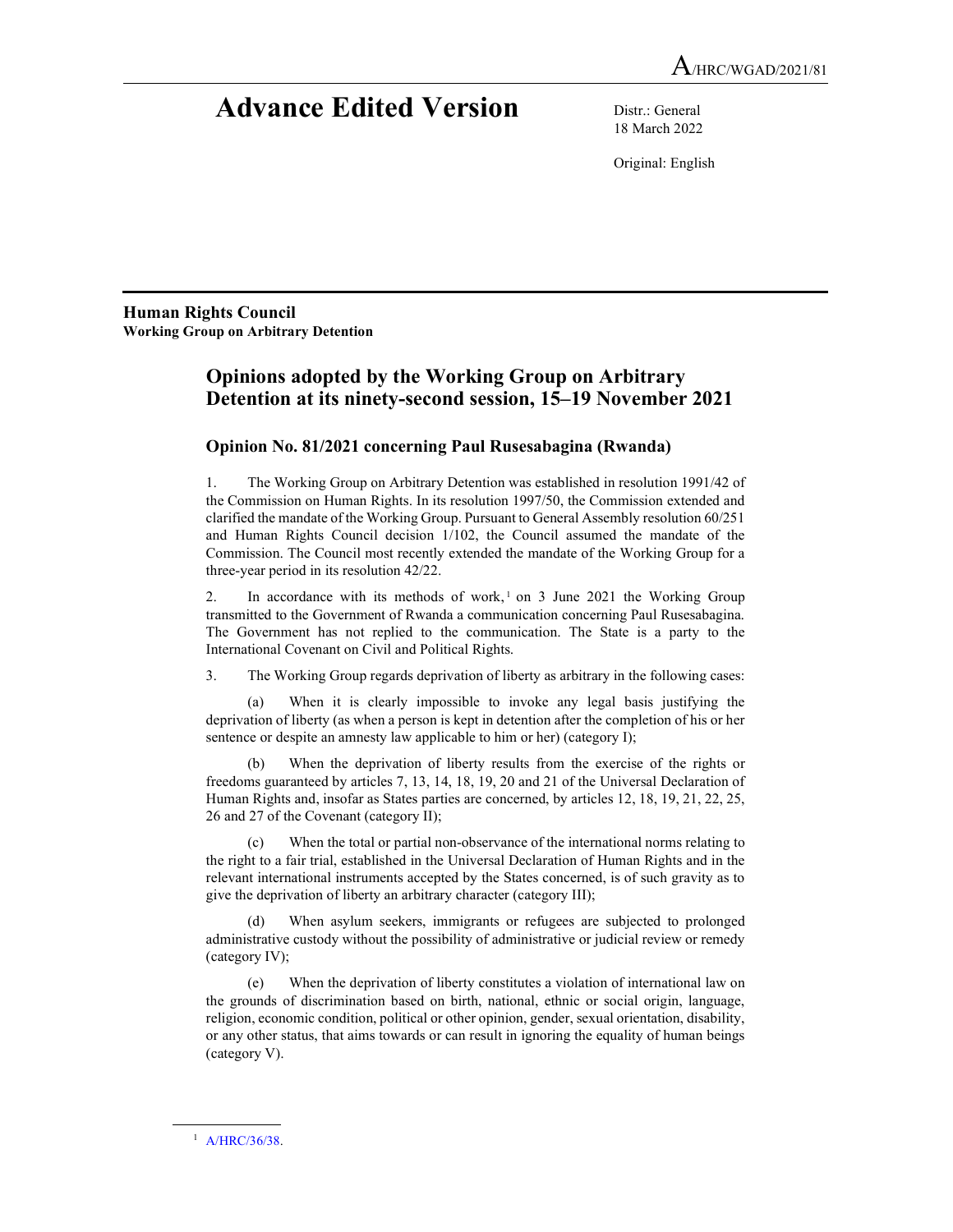#### Submissions

### Communication from the source

4. Paul Rusesabagina, born in 1954, is a Rwandan and Belgian national and a permanent resident of the United States of America.

5. According to the information received, Mr. Rusesabagina has supported survivors and victims of genocide and oppression. In 1994, while he was serving as the manager of the Hôtel des Mille Collines in Kigali, he risked his life to shelter Hutus and Tutsis seeking refuge from genocide. The source refers to a movie, *Hotel Rwanda*, which contains a representation of those events. Mr. Rusesabagina has dedicated his life to speaking about the lessons learned from the genocide, addressing journalists, educators, students, policymakers, business leaders and human rights advocates.

6. Mr. Rusesabagina founded the Hotel Rwanda Rusesabagina Foundation to generate support for an internationally administered truth and reconciliation commission for Rwanda and the Great Lakes Region. The Foundation has worked on issues related to the ongoing conflicts. It campaigned for an end to military intervention and against the exploitation of conflict minerals. Mr. Rusesabagina has criticized the Government of Rwanda and openly discussed its responsibility for alleged war crimes, crimes against humanity and possible genocide.

7. The source reports that Mr. Rusesabagina became the target of public criticism by the Government of Rwanda because of his opinions and beliefs. After a failed assassination attempt in 1996, he left Rwanda to seek political asylum in Belgium, where he continued to voice criticism of the Government. In 2009, out of fear for his safety, he was forced to relocate to the United States.

8. In 2010, the Government of Rwanda allegedly began accusing Mr. Rusesabagina of funding a rebel group in the Democratic Republic of the Congo that is considered a terrorist organization. Mr. Rusesabagina has reportedly continued to face threats and attempts on his life, as well as the ransacking of his home in Belgium.

9. Mr. Rusesabagina has become a political opponent in the diaspora, serving for a time as the first head of a coalition of political parties when it was founded in 2018 and regularly criticizing the Government for its repression of political dissent and freedom.

a. Arrest and detention

10. According to the information received, in 2020 Mr. Rusesabagina was invited to travel to Burundi to speak at churches and public gatherings. On 26 August 2020, he left Chicago and flew to Dubai, United Arab Emirates. There, he planned to meet his host and fly on to Burundi. He arrived in Dubai at approximately 7 p.m. local time on 27 August 2020. The source claims that the Government of Rwanda arranged for a private jet to take Mr. Rusesabagina to Kigali without his knowledge and against his will, arriving in the early morning of 28 August 2020. The Justice Minister of Rwanda later admitted that the Government had paid for the flight. No application for Mr. Rusesabagina's arrest, extradition or deportation is known to have been made.

11. The source alleges that Mr. Rusesabagina was sedated in the aircraft while in Dubai. When he realized that the plane was landing in Kigali, he started screaming and tried to exit the plane, thinking he was going to be killed or harmed. He was then restrained by four agents from the Rwanda Investigation Bureau, who entered the plane and tied him up. They dragged him across the tarmac and into a car. He has never been provided with either a warrant of arrest or arrest documents, as required under Rwandan law.

12. From 28 to 31 August 2020, Mr. Rusesabagina was allegedly held in a facility described as a "slaughterhouse", where it was possible to "hear persons, women screaming, shouting and calling for help". During the morning of 28 August, Mr. Rusesabagina was allegedly tortured by an agent of the Rwanda Investigation Bureau wearing military boots, who stepped on his neck affirming "we know how to torture". While at the "slaughterhouse", Mr. Rusesabagina was restrained, blindfolded and held in solitary confinement. He was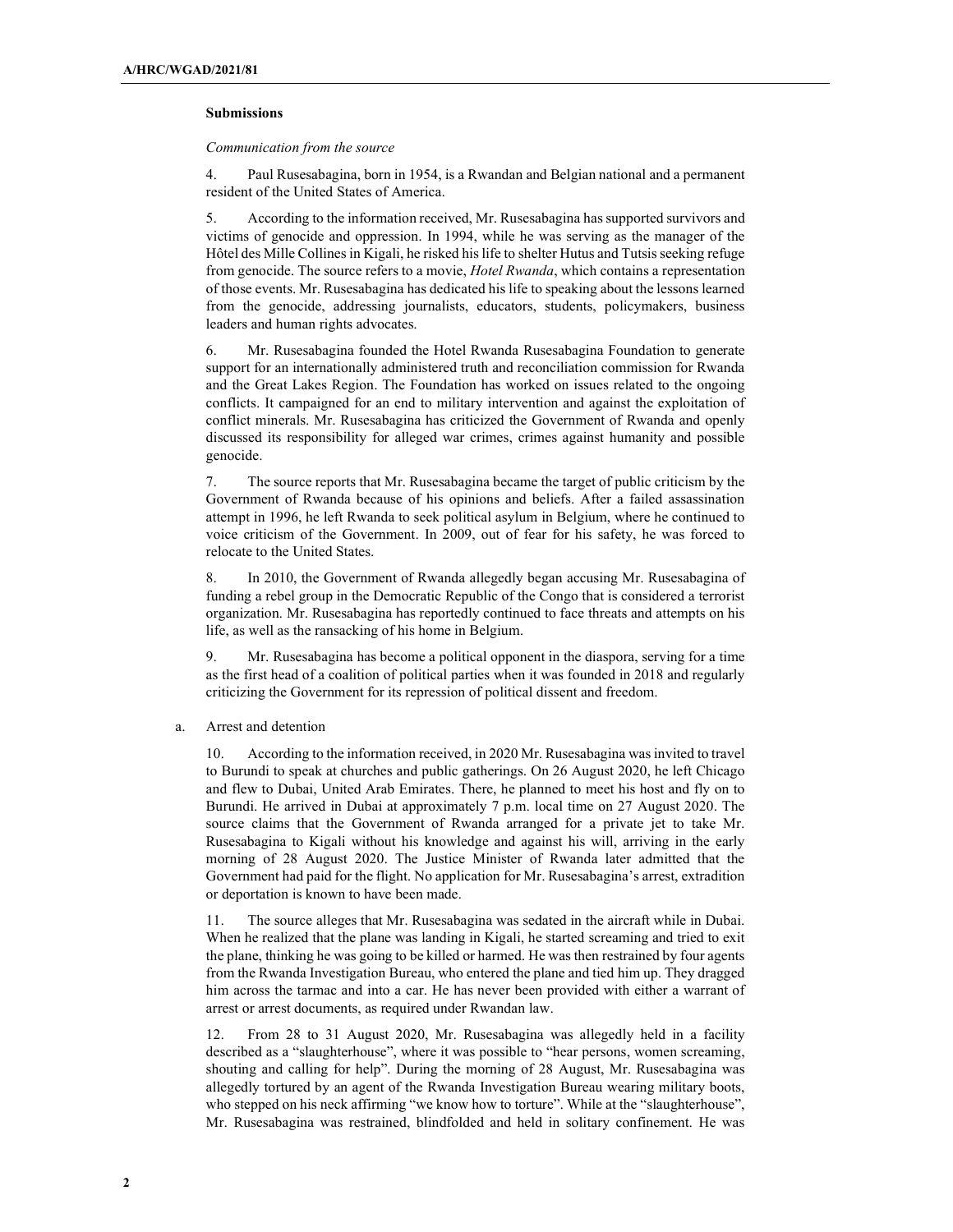deprived of food and at times of sleep. A 66-year-old cancer survivor with chronic medical issues, he was kept tied up, unable to stand up or walk, lacking strength and suffocating.

13. According to the information received, while he was held at the "slaughterhouse", Mr. Rusesabagina's blindfold was removed once, for an interrogation by the Prosecutor General of Rwanda and the Secretary-General of the Rwanda Investigation Bureau. They allegedly told him that they needed an acknowledgement falsely implicating a foreign leader in the charges that he was going to be accused of, including receiving money for a terrorist organization. They allegedly offered to release him if he accepted the accusation. Mr. Rusesabagina refused. He was then transferred to the Remera police station, where he was held until 17 September, and then transferred to Nyarugenge central prison in Mageragere. During the 22 days that he was kept in police stations, he lost approximately nine kilos, due to sleep and food deprivation.

14. On 31 August 2020, Mr. Rusesabagina was brought to the Remera metropolitan police station in Kigali, where he was registered as a prisoner and detained. At that point, the Rwandan authorities reportedly informed the Belgian authorities that a Belgian citizen had been detained.

15. The source claims that Mr. Rusesabagina was in a state of incommunicado detention from 27 and 31 August 2020 and was tortured during that period. It is not known where he was held during this time, or in what conditions. Despite inquiries, it has not been possible for his family or his lawyers to clarify what happened during this period, as they have not been able to raise the issue in public interviews or in proceedings before the courts.

16. From the evening of 27 August until 8 September, Mr. Rusesabagina had allegedly no direct contact with his family. He gave an interview to the New York Times on 17 September 2020, in which "he appeared to be speaking under duress".<sup>2</sup> In the interview, in which his account was at times muddled, he could not say what had happened to him for the three days between his flight from Dubai and his reappearance in Kigali, but said: "I do not know where I was. I was tied – the leg, the hands, the face. I could not see anything."

17. On 31 August 2020, the Rwanda Investigation Bureau reportedly announced a first version of the arrest in a tweet, stating that the authorities had arrested Mr. Rusesabagina "through international cooperation" and taken him into custody. The specifics of the "international cooperation" were not provided. That tweet was retweeted on the same day by the Minister of Justice and Attorney General, who praised the arrests taking place "thanks to international cooperation". The Bureau also announced that Mr. Rusesabagina was "suspected to be the founder, leader, sponsor and member of violent, armed, extremist terror outfits … operating out of various places in the region and abroad" and that he was the subject of an international arrest warrant. The source however has refuted this allegation.

18. On 6 September 2020, the President of Rwanda appeared on national television and indicated that Mr. Rusesabagina had been "lured", suggesting he had been tricked into boarding the flight. Reportedly, he said that: "There was no kidnap. There was not any wrongdoing in the process of his getting here. He got here on the basis of what he believed and wanted to do. ... It was actually flawless." The head of the National Intelligence and Security Services, reportedly commented that "it was quite flawless and I should say one of the best operations that any country can ever conduct".

19. The source claims that later in February 2021, when speaking with a reporter, the President again confirmed the operation. In an interview on 26 February 2021, the Minister of Justice affirmed that the Government of Rwanda had paid for the flight to Kigali. The Government admitted to deceiving Mr. Rusesabagina into leaving his home and going against his will to Rwanda, which he left after a failed assassination attempt in 1996 and where he would not voluntarily return out of fear for his life.

20. The source argues that the Government's versions of the arrest are contradictory. However, following criticism, the Government issued a third version, stating that Mr. Rusesabagina had boarded a private jet voluntarily, which then made a stopover in Kigali and the Rwandans took advantage of the situation to arrest him. That explanation allegedly

<sup>2</sup> See https://www.nytimes.com/2020/09/17/world/africa/paul-rusesabagina-rwanda-interview.html.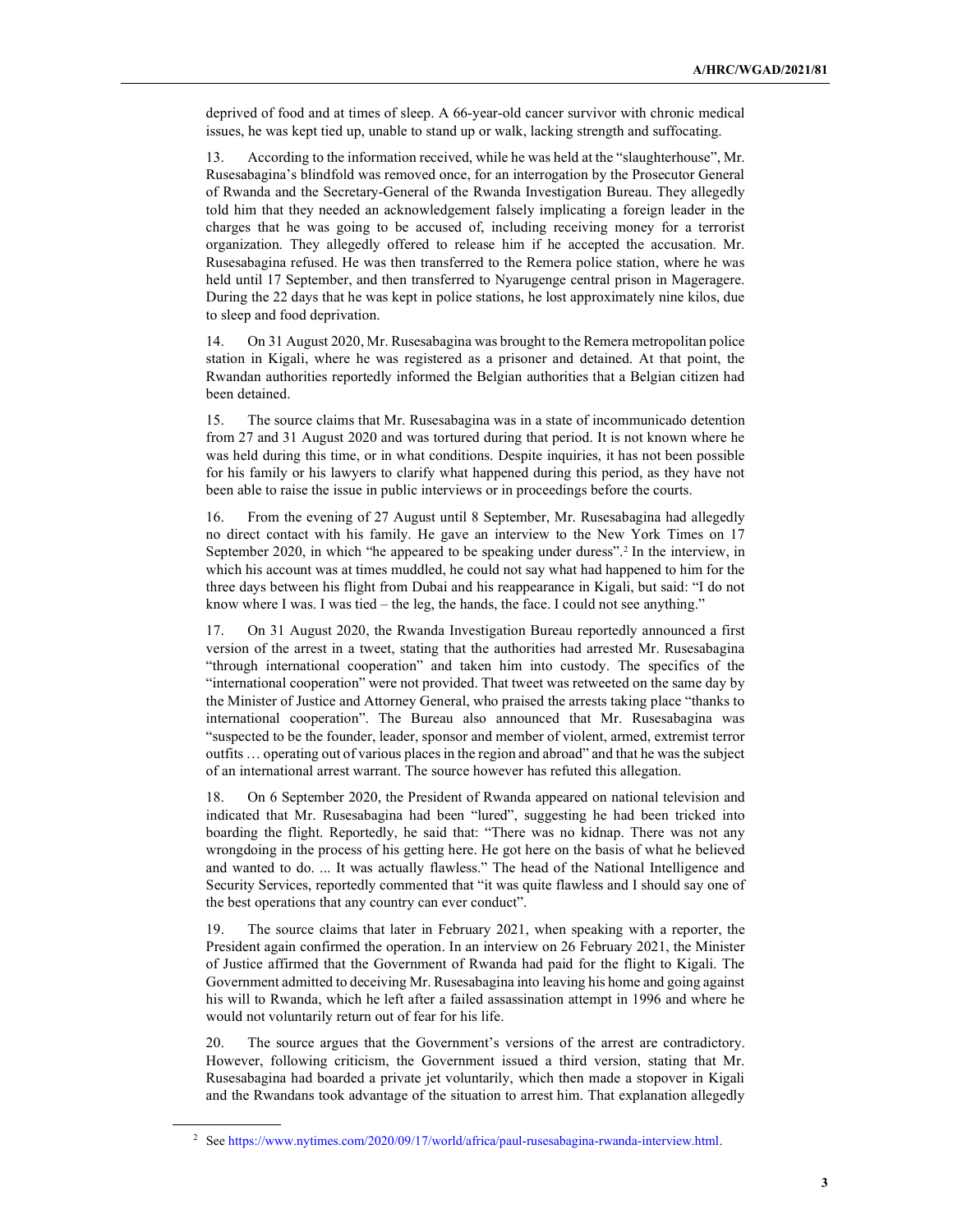contradicts the version issued by the Rwanda Investigation Bureau and the Minister of Justice and Attorney General and the version put forward by the President and the head of the National Intelligence and Security Services.

21. On 1 September 2020, a spokesperson for the Rwanda Investigation Bureau indicated that Mr. Rusesabagina "has the right to a lawyer and the right to speak to his family". A newspaper published an interview with Mr. Rusesabagina, which he purportedly gave from his cell at Remera metropolitan police station. The journalist was given access to Mr. Rusesabagina before he had even had contact with legal counsel, consular officials or family. During the interview, Mr. Rusesabagina allegedly claimed that he was being "treated with kindness" and had been "offered an option to choose [his] defence team", that he expected to receive justice and a fair trial in Rwanda and that "he was choosing his defence team to prove his innocence". He confirmed, however, that he was not able to speak freely while in custody. It is unknown whether he willingly participated in the interview, if it was supervised, or the conditions under which he agreed to talk.

#### b. Judicial proceedings

22. According to the source, Mr. Rusesabagina's family engaged the services of a lawyer. He brought a letter to the Rwanda Investigation Bureau, confirming that the family had asked him to represent Mr. Rusesabagina.

23. On 2 September 2020, after hearing about his detention at Remera metropolitan police station, Mr. Rusesabagina's family called the police station and asked to speak to him. They were informed that the request would be passed on, but never received a response. On the same day, the lawyer they had retained visited the police station twice, but was denied access. He then informed the Bar Association that he had not been allowed to see his client.

24. On 5 September 2020, a different Rwandan lawyer gave a press conference, during which he claimed to have been selected by Mr. Rusesabagina from a list of public lawyers. The following day, Mr. Rusesabagina's family stated that the lawyer had not been appointed by them, but had been selected by the Government; Mr. Rusesabagina would never have engaged a lawyer who would hold a public press conference without first speaking with or consulting the family and who refused to address his kidnapping and arrest.

25. The source claims that the public lawyer represented Mr. Rusesabagina in a manner contrary to his interests, including by failing to challenge the jurisdiction of the Rwandan courts; failing to argue in support of a provisional release pending trial, given Mr. Rusesabagina's age, his medical condition and the coronavirus disease (COVID-19) pandemic; by holding a press conference to undermine the family's claim; and by failing to contact the family-appointed lawyer.

26. It is reported that on 9 September 2020, the President stated that: "Rusesabagina heads a group of terrorists that have killed Rwandans. He will have to pay for these crimes. Rusesabagina has the blood of Rwandans on his hands."

27. The source submits that 13 days after Mr. Rusesabagina's arrest, the Rwanda Investigation Bureau handed over its investigation case file to the National Public Prosecution Authority. On 14 September 2020, 18 days after his arrest, Mr. Rusesabagina was brought before the Kicukiro primary court in Kigali for a pretrial hearing, his first appearance before a judge. Mr. Rusesabagina's government-appointed lawyers requested his provisional release because of his poor health. On 17 September 2020, the court denied him bail, finding that the charges against him were "grave and serious" and that "the health concerns brought by Mr Rusesabagina are baseless".

28. On 25 September 2020, Mr. Rusesabagina reportedly appeared in front of the Nyarugenge intermediate court with his government-appointed lawyers, to appeal the denial of bail. Mr. Rusesabagina's government-appointed lawyers again failed to make any arguments that could challenge the Government, including failing to raise his kidnapping and incommunicado detention, or his susceptibility to serious illness. On 2 October 2020, the Nyarugenge intermediate court denied the appeal.

29. Mr. Rusesabagina remains in Mageragere prison, a local prison, where he cannot communicate freely and confidentially with his legal counsel. In an interview in February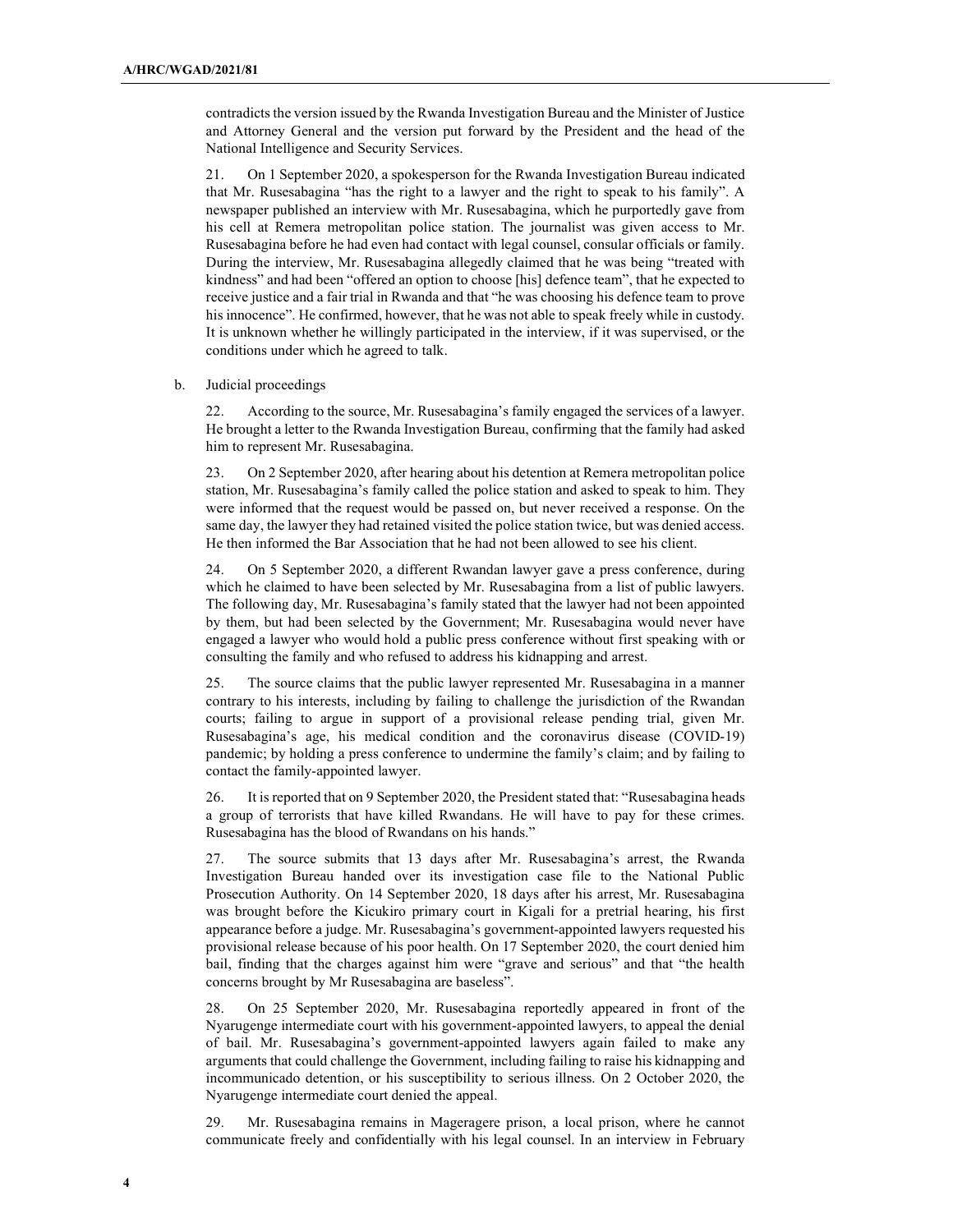2021, the Justice Minister specifically defended the right of the prison authorities to monitor the correspondence between Mr. Rusesabagina and his legal counsel, and acknowledged that they were intercepting and reading those communications.

30. The source claims that, after being represented by two government-appointed lawyers, who failed to put forward basic motions and objections, and only after extensive efforts by his family to permit Mr. Rusesabagina to select his own attorney, the family was able to engage a private lawyer.

31. On 16 November 2020, an indictment was issued, charging Mr. Rusesabagina with nine offences that carry a sentence of life imprisonment. The indictment listed 17 codefendants, none of whom Mr. Rusesabagina had ever met.

32. Although the private lawyer was appointed in October 2020, he represented Mr. Rusesabagina in court for the first time on 27 November 2020, before the Nyarugenge intermediate court by videoconference. It was then, for the first time, that counsel for Mr. Rusesabagina raised the issue of his transfer to Rwanda from the United Arab Emirates. The trial was postponed until 17 February 2021, however his counsel had been unable to meet with Mr. Rusesabagina frequently enough to prepare his defence effectively.

33. In addition, the source claims that Mr. Rusesabagina continued to be denied access to his international lawyers. On 29 December 2020, Mr. Rusesabagina wrote a letter from prison to the Bar Association, designating his international legal team but the letter was subsequently confiscated. Finally, after several attempts to submit the request, on 26 January 2021 the Bar Association denied his request to be represented by international counsel.

34. The source argues that the prison restrictions deprive Mr. Rusesabagina of effective legal advocacy. It is not possible to receive calls where he is being held. His only option for communicating with counsel is to make calls out. However, as a detainee, he is limited to a five-minute phone call, which is not confidential. Court and other legal documents left by his lawyer have been confiscated by prison officials. The Director of the prison allegedly told him that they had been confiscated and would not be returned, despite being privileged documents.

35. The authorities have allegedly denied Mr. Rusesabagina access to the documents and materials needed to prepare his defence. He only received his indictment in early January 2021, a month after his trial date was set and more than four months after he was arrested. Prison officials have allegedly denied him access to pens and paper, let alone a computer.

36. According to the source, on 2 December 2020 the trial court dismissed his appeal against an order extending his pretrial detention. On 3 December 2020, the date of Mr. Rusesabagina's criminal trial was set for 26 January 2021. Additionally, the Court approved merging the case of Mr. Rusesabagina and his 17 co-defendants with ongoing proceedings against a former spokesperson of a rebel group. On 26 January 2021, the trial was rescheduled for 17 February 2021.

37. On 13 January 2021, Mr. Rusesabagina's private lawyer filed a letter to the presiding judge in the Rwandan court system, seeking remedies for ongoing fair trial violations. Further motions were filed with the court on 21 January and 12 February. On 26 February, the court ruled that it was not relevant to talk about how Mr. Rusesabagina was arrested or detained; none of the fair trial violations raised were addressed by the court.

38. On 10 March 2021, the court ruled on certain pretrial motions concerning due process violations. Despite permitting Mr. Rusesabagina a computer with his case file on it, the court ruled that, moving forward, privileged documents would be protected only after having been identified, without specifying by whom or whether copies would be shared with Ministry of Justice officials. Further, the court reportedly did not provide any remedy for the Government's prior access to all privileged communications, including documents outlining his defence strategy. Mr. Rusesabagina appealed the ruling and the session ended without a date set for the next hearing. The criminal trial is currently ongoing.

39. Since 23 April 2021, Mr. Rusesabagina's Rwandan lawyers have been prohibited from taking any documents, computers or electronic devices into their meetings with Mr. Rusesabagina without first submitting them for inspection and review to the Director of the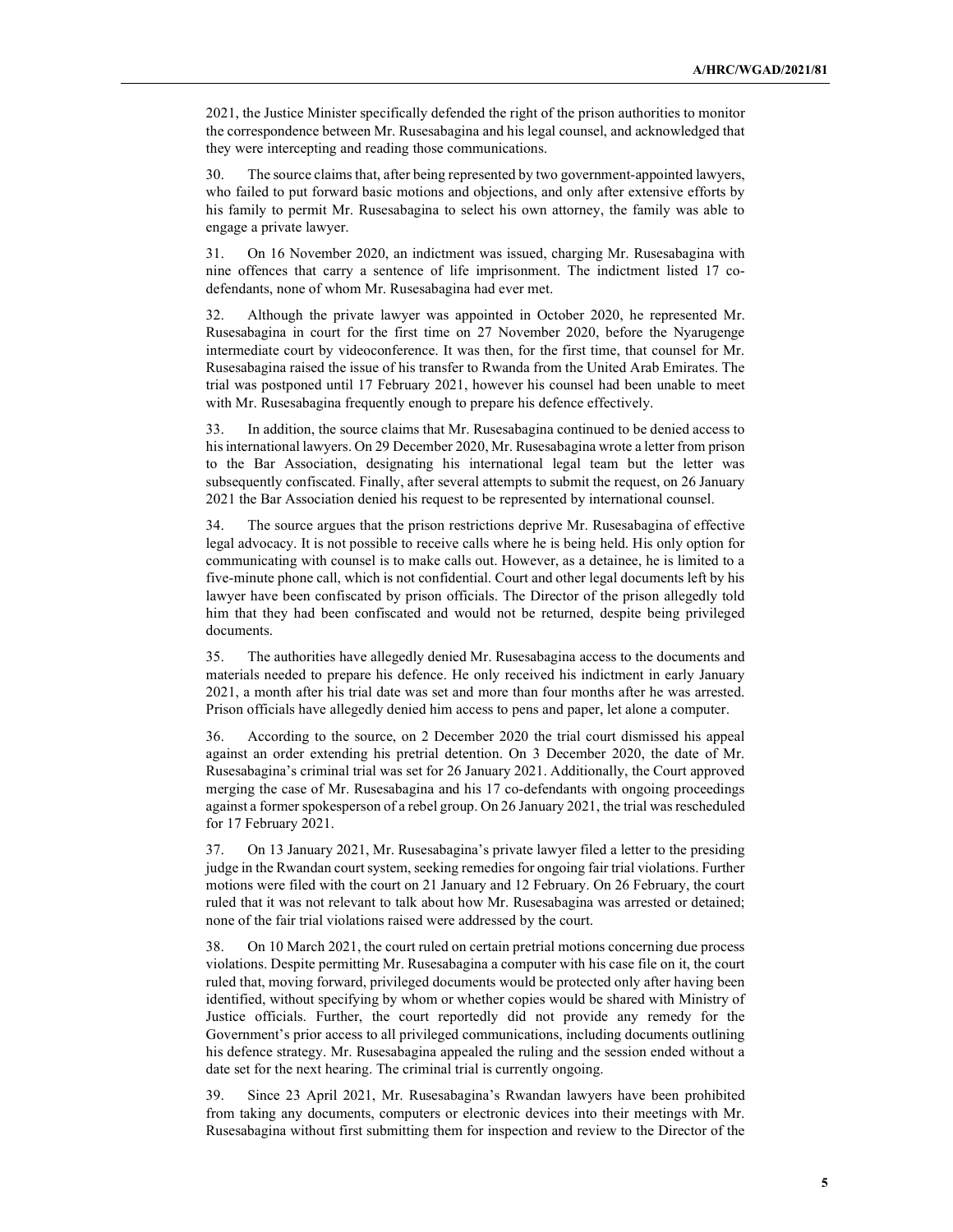prison. Documents marked privileged and confidential sent by international lawyers were confiscated by the prison authorities on 29 April 2021. In addition, Mr. Rusesabagina's Rwandan lawyers have been subjected to invasive and extraordinary searches of their bodies and possessions.

40. The source claims that Mr. Rusesabagina's health has progressively and seriously deteriorated in detention. He is a 66-year-old cancer survivor who suffers from hypertension and cardiovascular disease. His medication for a heart disorder is being withheld. His treating physician in Belgium stated that interrupting and modifying his treatment, as well as inducing stress, risk causing him severe hypertensive attacks and even a stroke. Mr. Rusesabagina is experiencing worsening dizziness and very high blood pressure. Additionally, he has lost a significant amount of weight. He has not been able to disclose the full extent of his physical injuries to his lawyers or to an independent doctor whom he can trust.

41. On 17 February 2021, the day that the trial began, the President of Rwanda again reportedly affirmed Mr. Rusesabagina's guilt. No prospect of a free and fair trial exists because neither the Ministry of Justice nor the Rwandan judiciary could or would do anything to undermine the President's pronouncements.

42. The source reports that in early May 2021, after 260 days, Mr. Rusesabagina's solitary confinement finally ended. During that time, his only human contact was occasionally speaking to prison guards, sporadic visits from his attorneys and five minutes per week on a monitored phone call with his family. Mr. Rusesabagina's placement in solitary confinement early in his imprisonment and not as a last resort, the dire circumstances and length of time he has been in solitary confinement, as well as the lack of judicial oversight, allegedly constitute a violation of his rights.

i. Category I

43. According to the source, Mr. Rusesabagina's extrajudicial transfer to Rwanda had no legal basis. The source refers to articles 9 and 13 of the International Covenant on Civil and Political Rights, to article 6 of the African Charter on Human and Peoples' Rights and to article 68 of the Rwandan Code of Criminal Procedure. Mr. Rusesabagina's arrest and transfer to Rwanda allegedly lacked a legal basis and the due process of law, in violation of article 9 of the Universal Declaration of Human Rights and article 9 of the Covenant.

ii. Category II

44. The source argues that the detention of Mr. Rusesabagina is arbitrary because it resulted from the exercise of his fundamental right to freedom of expression.

45. The right to freedom of expression is protected under article 19 of the Covenant, which is of special importance for political opponents. Restrictions on the right to political free speech are strongly limited. The right to free expression is also protected by article 19 of the Universal Declaration of Human Rights, while article 38 of the Rwandan Constitution recognizes and guarantees the right to freedom of expression.

46. The protection of free expression "is broad enough to include the right of individuals to criticize or openly and publicly evaluate their Governments without fear of interference or punishment. Without such protection, members of political opposition and human rights activists will not be able to criticize, investigate, or expose corrupt and illegal practices by government officials".<sup>3</sup>

47. It is alleged that, despite international and national legal guarantees for the rights of individuals to freedom of expression, the Government arbitrarily detained Mr. Rusesabagina as a direct result of his public condemnation of the Government and his political opposition. Allegedly, the Government has a documented pattern of attacking and attempting to silence its opponents and critics through harassment and detention.

<sup>3</sup> Opinion No. 22/2013, para. 11.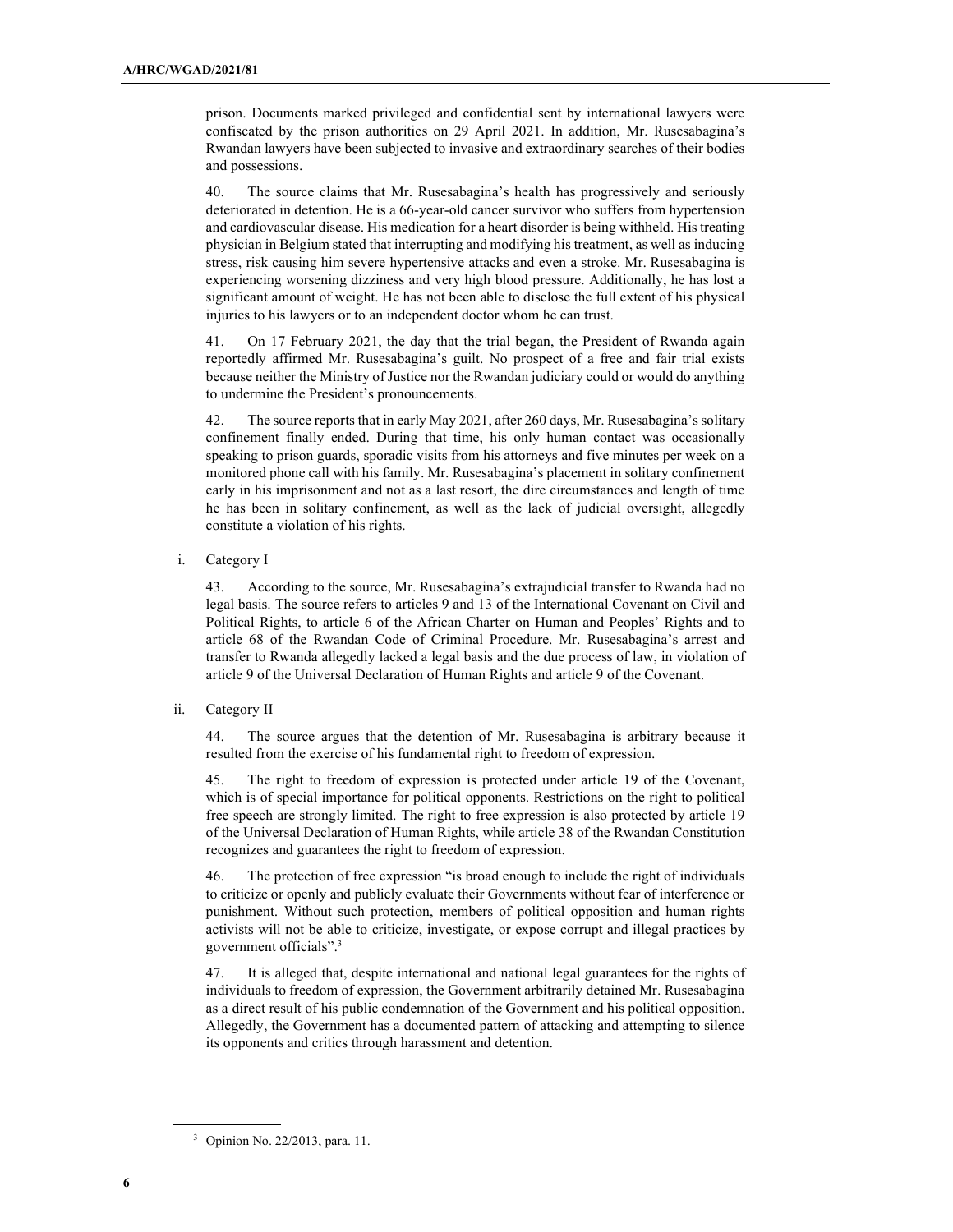48. The source recalls that "sharing of information and ideas through online media cannot reasonably qualify as posing threats against morality, public order and the general welfare in a democratic society".<sup>4</sup>

49. The source states that Mr. Rusesabagina's public criticisms of the President and the Government are protected under his right to freedom of expression. Whether in the form of a book, speaking on the radio, sharing his opinion online or in interviews, Mr. Rusesabagina has been an outspoken critic that the Government has wanted to silence for many years. His public criticisms constitute his exercise of a fundamental right and thus cannot be the basis for a deprivation of liberty.

#### iii. Category III

50. The source claims that the Government has violated Mr. Rusesabagina's right to be presented with a warrant, to counsel of his own choosing, to the presumption of innocence until proved guilty, to humane treatment, to prompt consular assistance and to be brought promptly before a tribunal.

51. The Rwandan authorities allegedly violated Mr. Rusesabagina's rights in the absence of a warrant or judicial order. Article 9 (1) of the Covenant and principle 2 of the Body of Principles for the Protection of All persons under Any Form of Detention or Imprisonment prohibit arbitrary arrest and require compliance with domestic rules that define procedures for arrest, such as specifying when a warrant is required and permitting access to counsel. Rwandan law reportedly stipulates that an arrest warrant must be shown to the person against whom it is issued, who shall be given a copy of it.

52. The source alleges that Mr. Rusesabagina was never presented with a warrant or other judicial order when he was arrested. While the Government has stated that there was an international arrest warrant, it has never produced one. It is alleged that, because Mr. Rusesabagina was arrested without a warrant when one is required by law, the authorities violated his legal rights and his subsequent detention is arbitrary.

53. The source also recalls that article 36 of the Vienna Convention on Consular Relations, to which both Rwanda and Belgium are parties, outlines the requirement to provide consular assistance for those detained in a foreign country.

54. Principle 16 (2) of the Body of Principles recognizes the right of a detained foreign national to "communicate by appropriate means with a consular post of the diplomatic mission of the State of which he is a national". Rule 62 of the United Nations Standard Minimum Rules for the Treatment of Prisoners (the Nelson Mandela Rules) also provides that: "Prisoners who are foreign nationals shall be allowed reasonable facilities to communicate with the diplomatic and consular representatives of the State to which they belong." Denial of consular rights is allegedly a deprivation of the right to a fair trial.

55. Mr. Rusesabagina is a Belgian citizen. However, the Government of Rwanda did not inform the Belgian authorities of his detention until three days after his arrest. In addition, the detaining authorities did not promptly provide Mr. Rusesabagina with an opportunity to communicate with the Belgian consulate.

56. Article 14 (3) (b) of the Covenant provides that a defendant is entitled to "have adequate time and facilities for the preparation of his defence and to communicate with counsel of his own choosing". In its general comment No. 32 (2007), the Human Rights Committee stated that defendants must have access to documents and other evidence, including "all materials that the prosecution plans to offer in court against the accused or that are exculpatory". Also, that counsel "be able to meet their clients in private and to communicate with the accused in conditions that fully respect the confidentiality of their communications" (paras. 33–34).

<sup>4</sup> Opinion No. 71/2019, para. 79.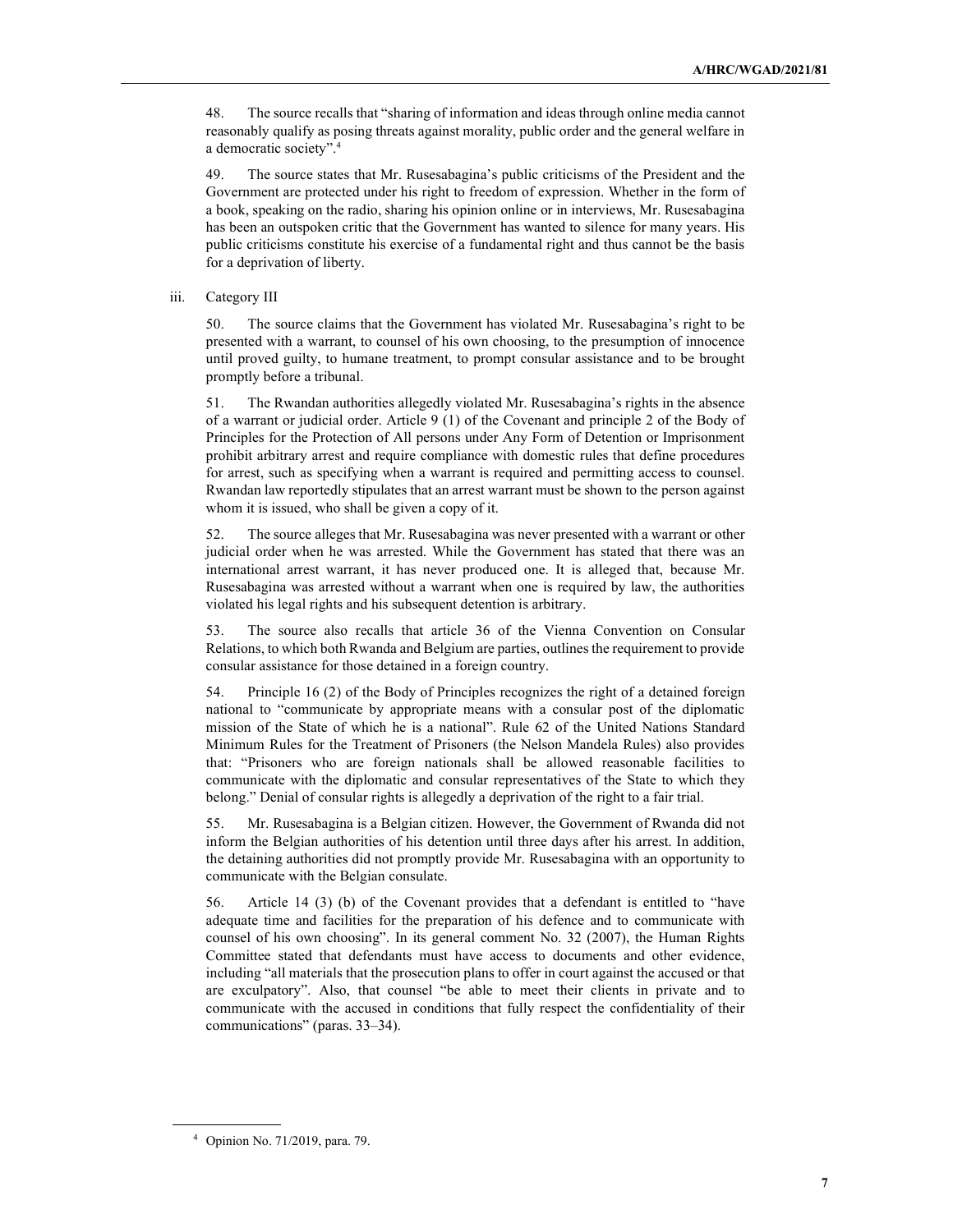57. The European Court of Human Rights has interpreted this as a non-derogable right and has found that restriction of an applicant's access to a lawyer he or she has retained constitutes a violation of the right to legal representation of his or her choice.<sup>5</sup>

58. The source claims that the Government used its own legal aid system, designed for indigent defendants, to impose a lawyer on Mr. Rusesabagina, when it knew that his family had retained a lawyer to represent him. Allegedly, this could only have been done to deny Mr. Rusesabagina an independent counsel. The government-appointed lawyers never raised the issue of his transfer to Rwanda from the United Arab Emirates as a limit to the jurisdiction of the court, or as a reason why the court should decline to exercise its jurisdiction based on the abuse of process that brought Mr. Rusesabagina before it.

59. The lawyer appointed by Mr. Rusesabagina's family brought a letter to the Rwanda Investigation Bureau confirming his representation shortly after the arrest. After the Bureau received the letter and the lawyer had visited the police station twice, the Government appointed a public defence lawyer. Over a month after the arrest, the private lawyer was finally permitted to visit Mr. Rusesabagina, although he was only able to represent him in court for the first time at the end of November 2020.

60. The source claims that Mr. Rusesabagina continues to be denied access to international lawyers. Even though Mr. Rusesabagina has finally been permitted counsel of his own choosing, he is still not allowed private phone conversations with his counsel, nor can his counsel share case files with him. In addition, because of COVID-19, his counsel was unable to confer with Mr. Rusesabagina for several weeks, despite the trial commencing. As a result, Mr. Rusesabagina was deprived of his ability to have counsel prepare for his trial.

61. The source claims that the inability of Mr. Rusesabagina to be assisted by counsel of his own choice for well over a month after his arrest; the continued denial of rightful international legal assistance, despite the international nature of his arrest and charges; and the practical restrictions that are depriving him of the ability to prepare an effective defence, amount to a violation of article 14 of the Covenant.

62. The source recalls that under article 14 (2) of the Covenant, article 11 (1) of the Universal Declaration of Human Rights and principle 36 of the Body of Principles, everyone has the right to be presumed innocent until proved guilty. Under the presumption of innocence, the burden of proof to establish the guilt of the accused lies with the prosecution. Public authorities must refrain from prejudging the outcome of the proceedings by making any official statements or using conclusory language that would portray an accused person as guilty.

63. On 6 September 2020, during a broadcast on national television, the President reportedly said: "Rusesabagina heads a group of terrorists that have killed Rwandans. He will have to pay for these crimes. Rusesabagina has the blood of Rwandans on his hands." He also allegedly said that Mr. Rusesabagina became "an associate of these groups or even a leader of different groups" and that "these groups … that Rusesabagina was leading or is one of their leaders, killed people in the south-western part of our country in about three districts". Mr. Rusesabagina was reportedly charged by a Rwandan court on 14 September 2020, a week after the President's broadcast. Then, on 17 February 2020, the first day of Mr. Rusesabagina's trial, the President supposedly made similar comments. The source claims that these were a violation of the presumption of innocence and constitute a de facto guilty verdict.

64. The source further recalls that article 10 (1) of the Covenant and principle 1 of the Body of Principles state that persons deprived of their liberty shall be treated with humanity and with respect for the inherent dignity of the human person. Article 7 of the Covenant, article 5 of the Universal Declaration of Human Rights, article 14 of the Rwandan Constitution and principle 6 of the Body of Principles contain a prohibition of torture or cruel or inhuman treatment. The source claims that in the present case, the violations further

<sup>&</sup>lt;sup>5</sup> See, for example, *Croissant v. Germany* (application No. 13611/88), judgment of 25 September 1992, para. 29, and Martin v. Estonia (application No. 35985/09), judgment of 30 May 2013, para. 90.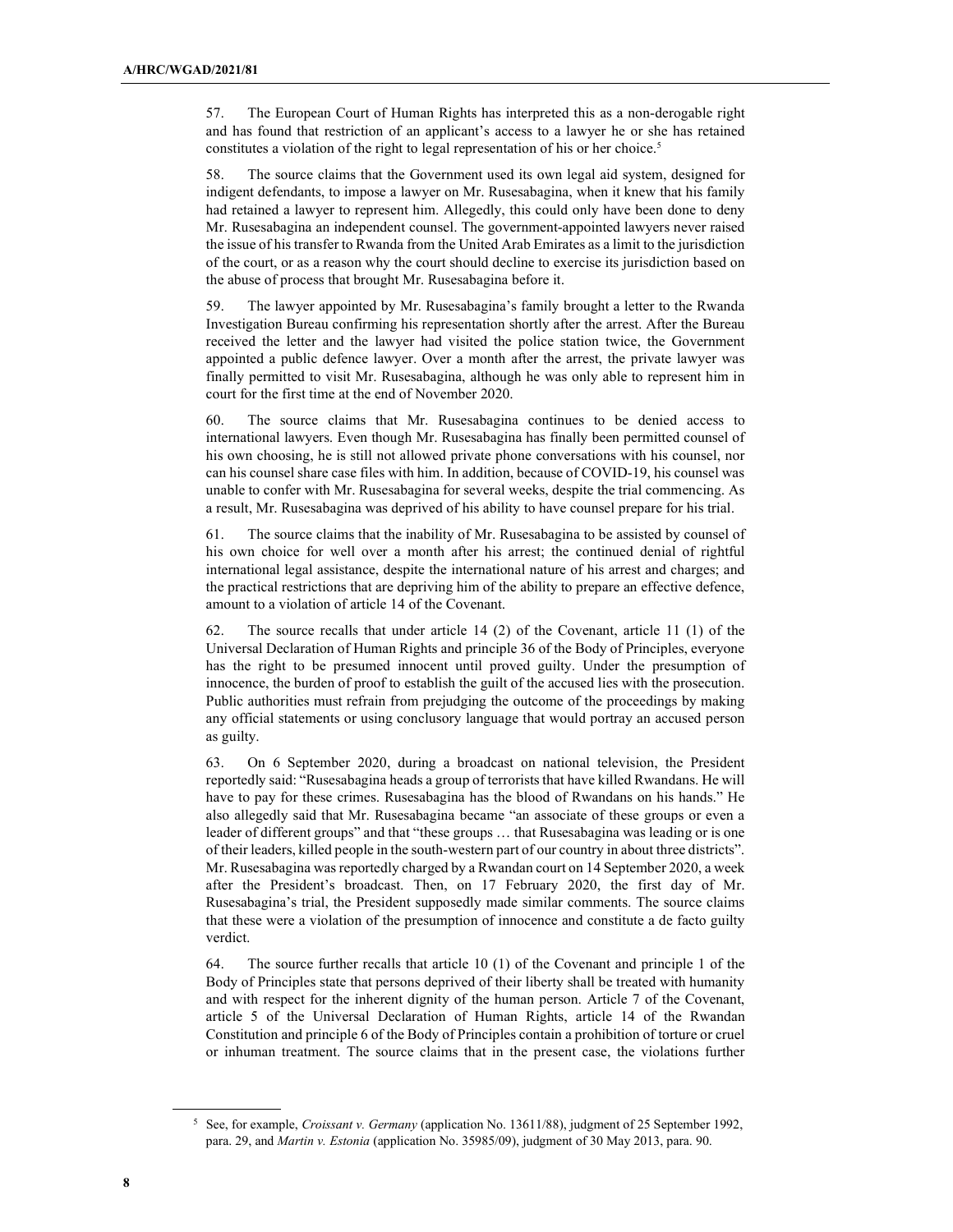amount to a contravention of the Convention against Torture and Other Cruel, Inhuman or Degrading Treatment or Punishment.

65. It is alleged that Rwandan government authorities violated the right of Mr. Rusesabagina to be free from torture, cruel, inhuman or degrading treatment or punishment, when they forcibly disappeared him and by their continued denial of proper medical care, including blood pressure medication, despite Mr. Rusesabagina's pre-existing and serious medical conditions.

66. An enforced disappearance is any form of deprivation of liberty by agents of the State or by persons or groups of persons acting with the authorization, support or acquiescence of the State, followed by a refusal to acknowledge the deprivation of liberty or by concealment of the fate or whereabouts of the disappeared person, which places such a person outside the protection of the law. Enforced disappearances violate numerous substantive and procedural provisions of the Covenant, including articles 9 and 14, and constitute a particularly aggravated form of arbitrary detention.

67. The source alleges that the authorities violated Mr. Rusesabagina's right to humane treatment when they kidnapped and subsequently imprisoned him, held him incommunicado for three days under circumstances that involved torture, interrogations and physical and mental abuse, and rendered him subject to an enforced disappearance. In addition, the subsequent 260 days of solitary confinement is allegedly a form of torture because of the severe psychological distress and physical toll that it created.

68. According to the Body of Principles, medical care and treatment shall be provided, whenever necessary, free of charge. In the present case, Mr. Rusesabagina is allegedly in extremely poor health and has taken prescribed medication since 1996.

69. The source claims that the Government is not providing adequate medical treatment for Mr. Rusesabagina's condition, as the authorities are not delivering the prescribed medication that has been provided to the prison guards. Mr. Rusesabagina has suffered rapid weight loss since his arrest. He suffers from constant high blood pressure, extreme headaches and dizziness. His health has deteriorated to the point that he is at risk of dying from a stroke. The source argues that the Government's denial of adequate medical treatment amounts to a violation of articles 7 and 10 of the Covenant and article 5 of the Universal Declaration of Human Rights.

70. Due process guarantees include the right of an arrested or detained person to be brought promptly before a judge or other officer authorized to exercise judicial power. The Human Rights Committee interprets the term "promptly" to be within about 48 hours, except in exceptional circumstances. The 2018 Rwandan Law on Counter-terrorism, which reportedly provides for the duration of arrest and provisional detention of a suspect of a terrorist act for 15 days, renewable, allegedly violates the country's obligations under the Covenant.

71. The source claims that the Government detained Mr. Rusesabagina for 18 days before allowing him to see a judge. Eighteen days of detention without being brought before a tribunal is 16 days more than international human rights law permits. The source argues that the treatment of Mr. Rusesabagina and the Government's failure to guarantee his rights under the Universal Declaration of Human Rights and the Covenant amount to an arbitrary deprivation of liberty under category III.

iv. Category V

72. The source alleges that the Government is targeting Mr. Rusesabagina because of his expression of political views and in particular for his association with a group politically opposed to the President, as well as for his criticism of the Government, his work with intergovernmental and civil society organizations and his anti-genocide advocacy.

73. Mr. Rusesabagina has criticized a broad range of human rights violations in Rwanda, including a lack of democracy and unfair elections. He has also challenged cases of arbitrary detention, torture and extrajudicial killings. He has publicly made allegations of war crimes and crimes against humanity. His criticisms are echoed by civil society organizations, government agencies and others.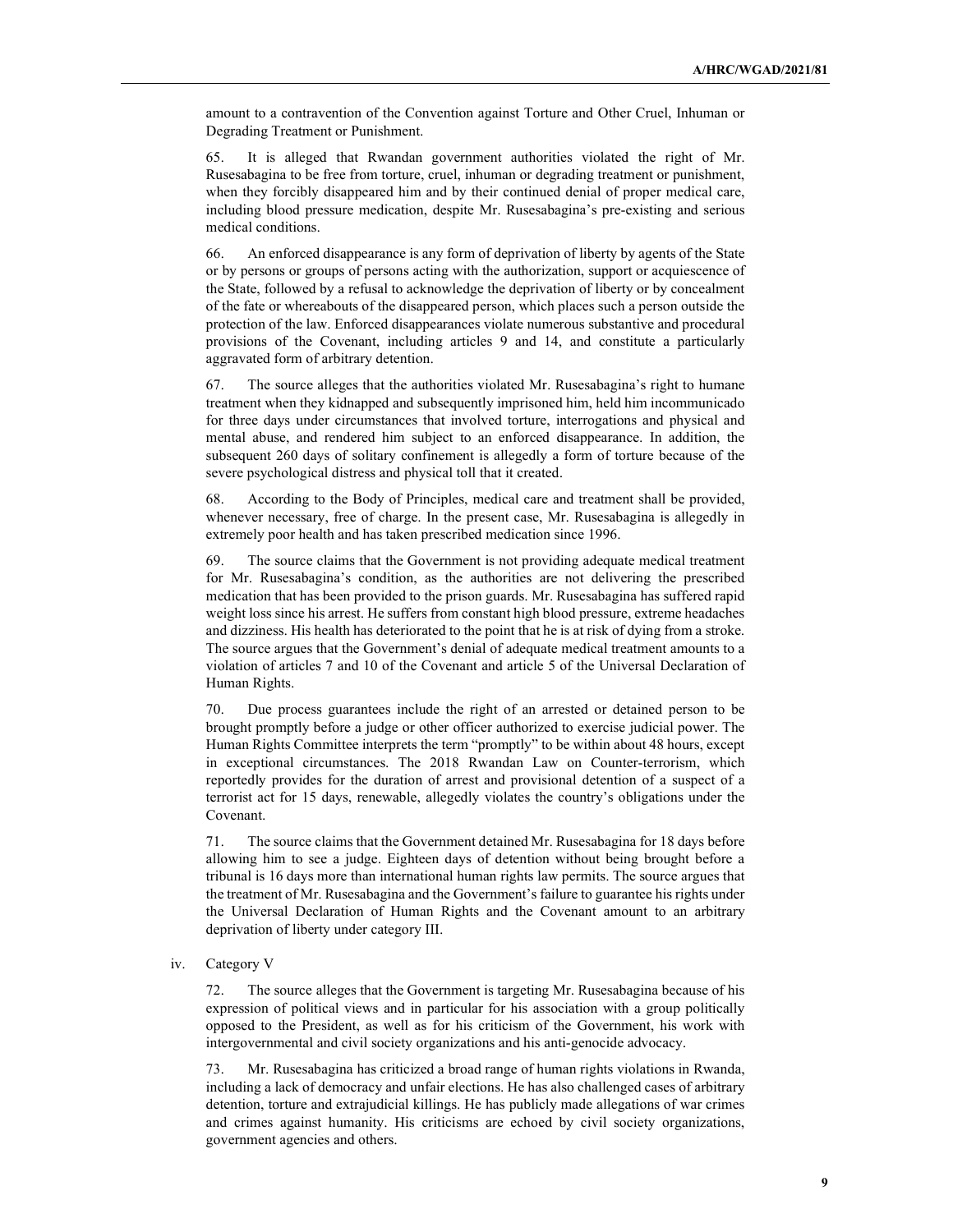74. The Government has allegedly threatened Mr. Rusesabagina since 2005. The President has called him a manufactured hero. During a genocide commemoration in 2007, the President called Mr. Rusesabagina a swindler, a gangster and someone who maligns the name of Rwanda. In 2010, leading up to the presidential elections, the harassment by the Government reportedly increased, as Mr. Rusesabagina became more active in his criticism. Mr. Rusesabagina has been active in organizing Rwandans in the diaspora. Fifteen years of these activities have allegedly led to his current kidnapping and detention. Accordingly, the source claims that his detention is arbitrary under category V.

#### Response from the Government

75. On 3 June 2021, the Working Group transmitted the allegations from the source to the Government under its regular communications procedure. The Working Group requested the Government to provide, by 3 August 2021, detailed information about the situation of Mr. Rusesabagina and to clarify the legal provisions justifying his continued detention, as well as its compatibility with the obligations of Rwanda under international human rights law, and in particular with regard to the treaties ratified by the State. The Working Group called upon the Government to ensure his physical and mental integrity.

76. The Working Group regrets that it received no reply from the Government.

### Discussion

77. In the absence of a response from the Government, the Working Group has decided to render the present opinion, in conformity with paragraph 15 of its methods of work.

78. In determining whether a person's detention was arbitrary, the Working Group has regard to the principles established in its jurisprudence to deal with evidentiary issues. If the source has established a prima facie case for breach of international law constituting arbitrary detention, the burden of proof should be understood to rest upon the Government if it wishes to refute the allegations.<sup>6</sup> In the present case, the Government has chosen not to challenge the prima facie credible allegations made by the source.

79. The Working Group wishes to reaffirm that States have the obligation to respect, protect and fulfil all human rights and fundamental freedoms, including liberty of person, and that any national law allowing deprivation of liberty should be made and implemented in conformity with the relevant international standards set forth in the Universal Declaration of Human Rights, the Covenant and other applicable international and regional instruments. Consequently, even if the detention is in conformity with national legislation, regulations and practices, the mandate of the Working Group is to assess the circumstances of the detention, including the law itself, to determine whether such detention is also consistent with the relevant provisions of international human rights law.<sup>7</sup>

#### Category I

80. In arguing that Mr. Rusesabagina's transfer to and arrest in Rwanda had no legal basis, the source referred to articles 9 and 13 of the Covenant, to article 6 of the African Charter on Human and Peoples' Rights and to article 68 of the Rwandan Code of Criminal Procedure.

81. It is clear from the facts presented by the source that Mr. Rusesabagina's conveyance from Dubai to Kigali in a private jet was arranged by the Government of Rwanda, as admitted by the Minister of Justice, and was without his knowledge and consent. He was sedated while in the aircraft. The Working Group considers the whole process of getting Mr. Rusesabagina on board and transporting him to a destination he did not intend to go to as constituting an abduction, which also involves a detention.

82. In the present case, Mr. Rusesabagina was not informed of the grounds for his arrest at the time he was taken onto the private jet, which constitutes a violation of the prohibition of arbitrary arrest. When he later realized that the plane was landing in Kigali, he tried to exit

<sup>6</sup> A/HRC/19/57, para. 68.

<sup>7</sup> See, for example, opinions No. 36/2019, para. 33; No. 42/2019, para. 43; No. 51/2019, para. 53; and No. 56/2019, para. 74.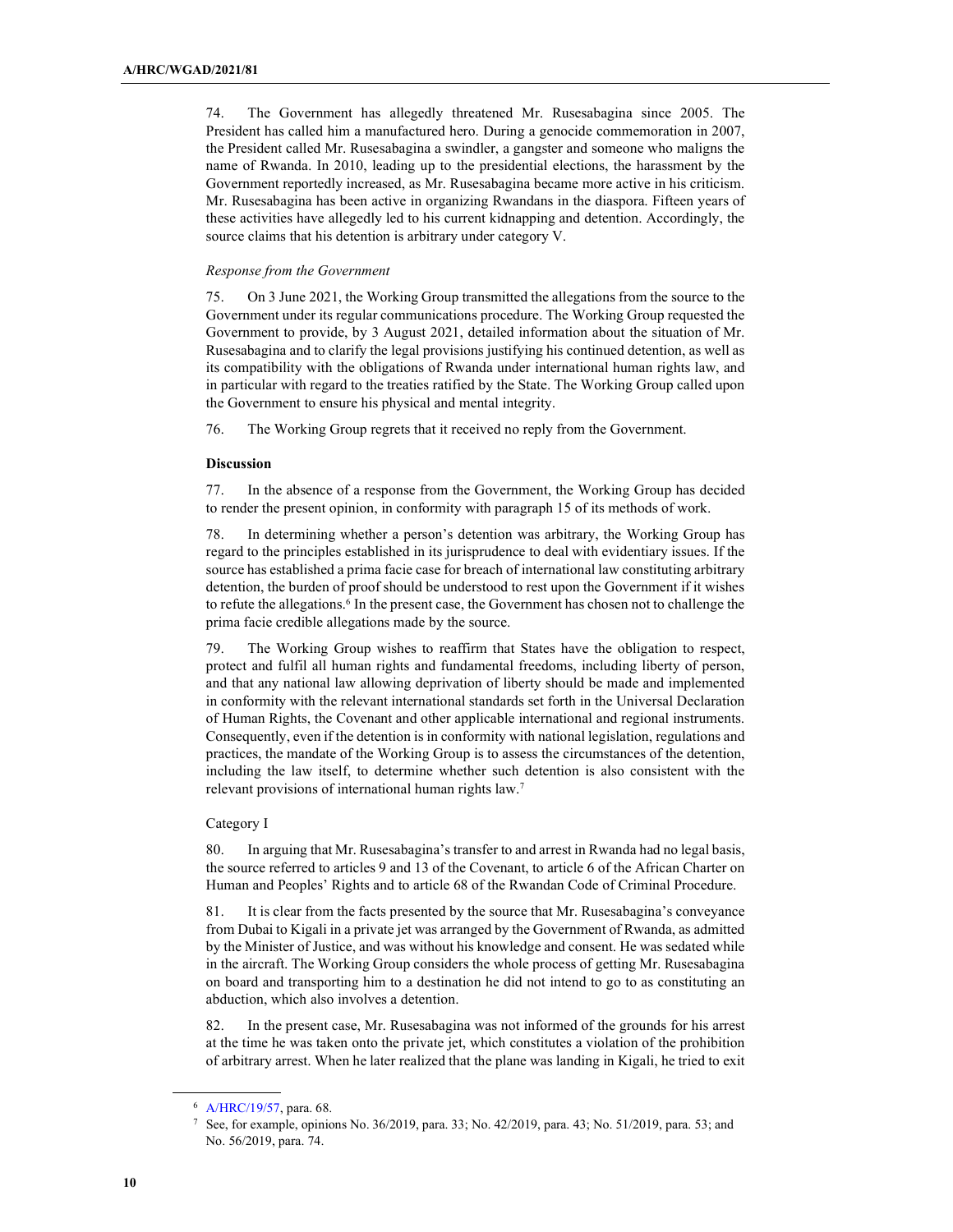the plane, thinking he was going to be killed or otherwise harmed. He was then restrained by four Rwandan agents, who entered the plane and tied him up. They dragged him across the tarmac and into a car. He has never been provided with arrest documents, as required under Rwandan law.

83. International law concerning the right to personal liberty allows restrictions to this right in appropriate circumstances. The right however includes the guarantee of being presented with an arrest warrant, in cases that do not involve arrests made in flagrante delicto, to ensure the objectivity and fairness of the arrest. It is also required that the decision on whether the arrest is warranted be taken by an outside, competent, independent and impartial judicial authority. That is procedurally inherent in the right to personal liberty and security and the prohibition of arbitrary deprivation of liberty under articles 3 and 9 of the Universal Declaration of Human Rights.<sup>8</sup>

84. In consequence, the Working Group considers that Rwanda violated Mr. Rusesabagina's rights under article 9 of the Universal Declaration of Human Rights, article 9 of the Covenant and principles 2, 10, and 36 (2) of the Body of Principles.

85. The source claims that Mr. Rusesabagina was in a state of incommunicado detention from 27 and 31 August 2020 and was tortured during that period. It is not known where Mr. Rusesabagina was held during that time, or in what conditions.

86. Holding persons at secret, undisclosed locations and in circumstances undisclosed to the person's family violates their right to be brought promptly before a judge and to challenge the legality of their detention before a court or tribunal, under articles 9 (3) and (4) of the Covenant. Judicial oversight of any detention is a central safeguard for personal liberty and is critical in ensuring that detention has a legitimate basis. In the circumstances attending the incarceration of Mr. Rusesabagina, his disappearance led to him not being presented before a judge and unable to challenge his detention before a court for the first 18 days after his arrest. Consequently, his rights to an effective remedy under article 8 of the Universal Declaration of Human Rights and article 2 (3) of the Covenant were also violated. Mr. Rusesabagina was placed outside the protection of the law, in violation of his right to be recognized as a person before the law under article 6 of the Universal Declaration of Human Rights and article 16 of the Covenant.

87. Holding a detainee at a location unknown to their families and lawyers is a deprivation of liberty analogous to an enforced disappearance, which entails a wilful refusal to disclose the fate or whereabouts of the persons concerned or to acknowledge their detention. This lacks any valid legal basis under any circumstance. Enforced disappearances violate numerous substantive and procedural provisions of the Covenant and constitute a particularly aggravated form of arbitrary detention.<sup>9</sup> They are also inherently arbitrary, as they place the person outside the protection of the law.

88. For these reasons, the Working Group finds that Mr. Rusesabagina's detention has no legal basis and is therefore arbitrary under category I.

#### Category II

89. Freedom of opinion and expression and of peaceful assembly are fundamental human rights, enshrined in articles 19 and 20 of the Universal Declaration of Human Rights and articles 19 and 21 of the Covenant.10 The Government must respect, protect and fulfil the right to hold and express opinions, including those that are not in accordance with its official policy, as well as the right to think and manifest personal convictions that can be at odds with its official ideology.<sup>11</sup>

90. Restrictions on the right to freedom of expression must not be overbroad; they must conform to the principle of proportionality, be appropriate to achieving their protective function, be the least intrusive instrument among those that might achieve their protective

<sup>8</sup> Opinion No. 32/2020, para. 33.

<sup>9</sup> Human Rights Committee, general comment No. 35 (2014), para. 17.

<sup>&</sup>lt;sup>10</sup> Yong Joo-Kang v. Republic of Korea (CCPR/C/78/D/878/1999), para. 7.2.

<sup>11</sup> Opinions No. 76/2017, para. 62; No. 88/2017, para. 32; and No. 94/2017, para. 59.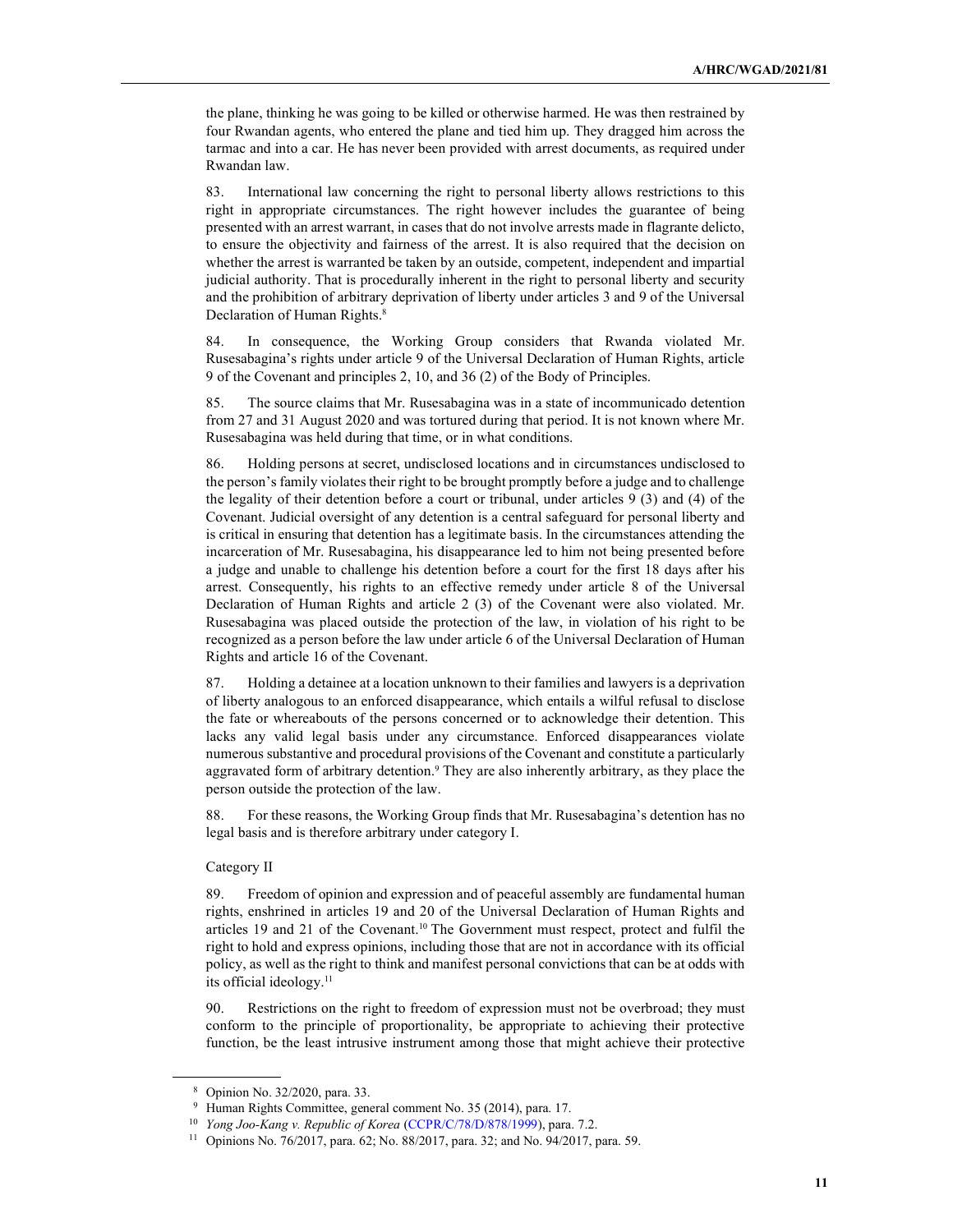function and be proportionate to the interest protected. It is worth noting that the value placed by the Covenant on uninhibited expression is particularly high in the circumstances of public debate in a democratic society concerning figures in the public and political domain.<sup>12</sup>

91. The source argues that Mr. Rusesabagina's detention is arbitrary because it resulted from the exercise of his fundamental right to freedom of expression. Since 1994, Mr. Rusesabagina has been supporting survivors and victims of genocide and oppression. He has dedicated his life to speaking about the lessons learned from the Rwandan genocide, addressing journalists, educators, students, policymakers, business leaders and human rights advocates. Through his Hotel Rwanda Rusesabagina Foundation, he aims to generate support for an internationally administered truth and reconciliation commission for Rwanda and the Great Lakes Region. He has criticized the Government and openly discussed its responsibility for alleged war crimes, crimes against humanity and possibly genocide. As a result, he has become the target of public criticism by the Government because of his opinions and beliefs. After a failed assassination attempt in 1996, he left Rwanda to seek asylum in Belgium, where he continued to voice criticism of the Government's policies. In 2009, out of fear for his safety, he was forced to relocate to the United States.

92. Mr. Rusesabagina became a political opponent in the diaspora, serving for a time as the first head of a coalition of political parties, when it was founded in 2018, regularly criticizing the Government for its repression of political dissent and freedom.

93. In this context, the Human Rights Committee has urged Rwanda to refrain from prosecuting "politicians, journalists and human rights defenders as a means of discouraging them from freely expressing their opinions and take immediate action to investigate attacks against them".<sup>13</sup> The Committee against Torture has also issued similar recommendations.<sup>14</sup>

94. The Working Group agrees with the source that Mr. Rusesabagina's public criticisms of the President and the Government are protected under his right to freedom of expression. Whether in the form of a book, speaking on the radio, sharing his opinion online or in interviews, Mr. Rusesabagina has been an outspoken critic that the Government has wanted to silence for many years. Mr. Rusesabagina's public criticisms constitute his exercise of a fundamental right and thus cannot be the basis for a deprivation of liberty.

95. The deprivation of liberty of Mr. Rusesabagina results from his exercise of universally recognized human rights, in particular the right to freedoms of opinion, expression and peaceful assembly. Mr. Rusesabagina's detention can be interpreted as a calculated move to curb his dissent by intimidating him and others associated with his work.

96. The Working Group concludes that Mr. Rusesabagina's detention resulted from the peaceful exercise of his right to freedom of opinion and expression and the right to take part in the conduct of public affairs, contrary to articles 19 and 21 of the Universal Declaration of Human Rights and 19 and 25 of the Covenant. His detention is arbitrary under category II.

## Category III

97. Given its finding that Mr. Rusesabagina's deprivation of liberty is arbitrary under category II, the Working Group wishes to emphasize that, in such circumstances, no trial should take place. However, given that Mr. Rusesabagina is held in detention and considering the allegations made by the source, the Working Group will now examine the reported violations of the right to a fair trial and to the guarantees of due process.

98. The Working Group notes that the alleged violations of international human rights norms and standards in the arrest and detention of Mr. Rusesabagina include those in the minimum standards of due process relating to fair trial and treatment of detainees. The source recalls that Mr. Rusesabagina was arrested without a warrant and was not informed of the reasons for his arrest. This was contrary to articles 9 (2) and 14 (3) (a) of the Covenant, as well as principles 10 and 13 of the Body of Principles.

<sup>&</sup>lt;sup>12</sup> Human Rights Committee, general comment No. 34, para. 34.

<sup>13</sup> CCPR/C/RWA/CO/4, para. 40.

<sup>14</sup> CAT/C/RWA/CO/2, paras. 52–53.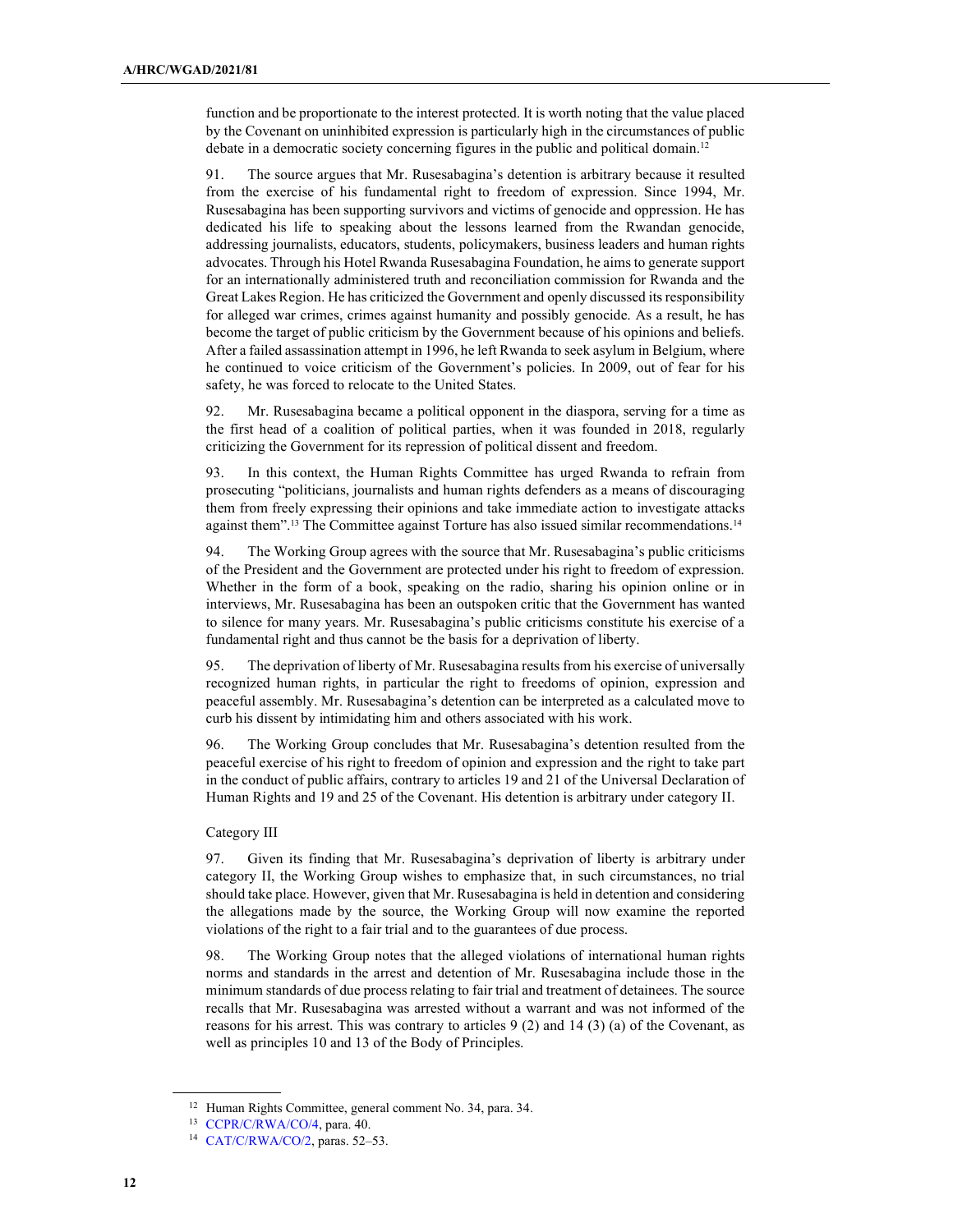99. The source claims that Mr. Rusesabagina's rights to a fair trial were violated when he was not brought promptly before a tribunal, was denied the right to a counsel of his own choosing, was not granted prompt consular assistance, was not accorded the presumption of innocence and was subjected to inhumane treatment.

100. The source alleges that Mr. Rusesabagina was never presented with a warrant or other judicial order when he was arrested. While the Government claimed that there was an international arrest warrant for him, it has not produced one. It is alleged that, because Mr. Rusesabagina was arrested without a warrant while one was required by law, the authorities violated his legal rights and his subsequent detention is arbitrary.

101. The arrest in the absence of a warrant or judicial order violated Mr. Rusesabagina's right under article 9 (1) of the Covenant and principle 2 of the Body of Principles, which prohibit arbitrary arrest and require compliance with domestic rules that define such procedures, such as specifying when a warrant is required and permitting access to counsel. Rwandan law reportedly stipulates that an arrest warrant "must be shown to the persons against whom they are issued and such persons shall be given a copy of the warrant".

102. As regards the right to legal representation, the source claims that the Government imposed a public defence lawyer on Mr. Rusesabagina, when it was known that another lawyer had been privately appointed to represent him. Allegedly, this could only have been done to deny Mr. Rusesabagina an independent counsel.

103. The family requested a specific lawyer for Mr. Rusesabagina, who had a letter confirming his representation. Government officials received this letter and, after the lawyer had visited the police station twice, Mr. Rusesabagina had a public defence lawyer appointed for him. In October, over a month after the arrest, the private lawyer was finally permitted to visit Mr. Rusesabagina, although he was only able to represent him in court at the end of November 2020.

104. Legal representation is a core guarantee of the right to a fair trial. Legal assistance should be available at all stages of criminal proceedings, during the pretrial, trial and appellate stages. Denial of access to a lawyer substantially undermines and compromises the capacity to defend oneself from accusations in any judicial proceedings, which can enable further violations of due process guarantees.

105. Principle 18 (3) of the Body of Principles and rule 61 (1) of the Nelson Mandela Rules, stipulate that defendants must have access to legal counsel without delay. Persons deprived of their liberty have the right to legal assistance by a counsel of their choice at any time during their detention, including immediately after apprehension, and must be promptly informed of this right upon apprehension.<sup>15</sup>

106. Article 14 (3) (b) of the Covenant provides that a defendant is entitled to "have adequate time and facilities for the preparation of his defence and to communicate with counsel of his own choosing". Defendants must have access to documents and other evidence, including all materials that the prosecution plans to offer in court against the accused or that could assist the defence. It further requires that defendants "be able to meet their clients in private and to communicate with the accused in conditions that fully respect the confidentiality of their communications".<sup>16</sup>

107. In addition, the Working Group notes the allegations of the source concerning Mr. Rusesabagina being denied access to consular assistance. In terms of article 36 of the Vienna Convention on Consular Relations, to which both Rwanda and Belgium are parties, consular assistance ought to be provided for those detained in a foreign country. Additionally, principle 16 (2) of the Body of Principles recognizes the right of a detained foreign national to "communicate by appropriate means with a consular post of the diplomatic mission of the State of which he is a national" and rule 62 of the Nelson Mandela Rules provides that: "Prisoners who are foreign nationals shall be allowed reasonable facilities to communicate

<sup>&</sup>lt;sup>15</sup> See also United Nations Basic Principles and Guidelines on Remedies and Procedures on the Right of Anyone Deprived of Their Liberty to Bring Proceedings Before a Court.

<sup>&</sup>lt;sup>16</sup> Human Rights Committee, general comment No. 32 (2007), paras 33-34.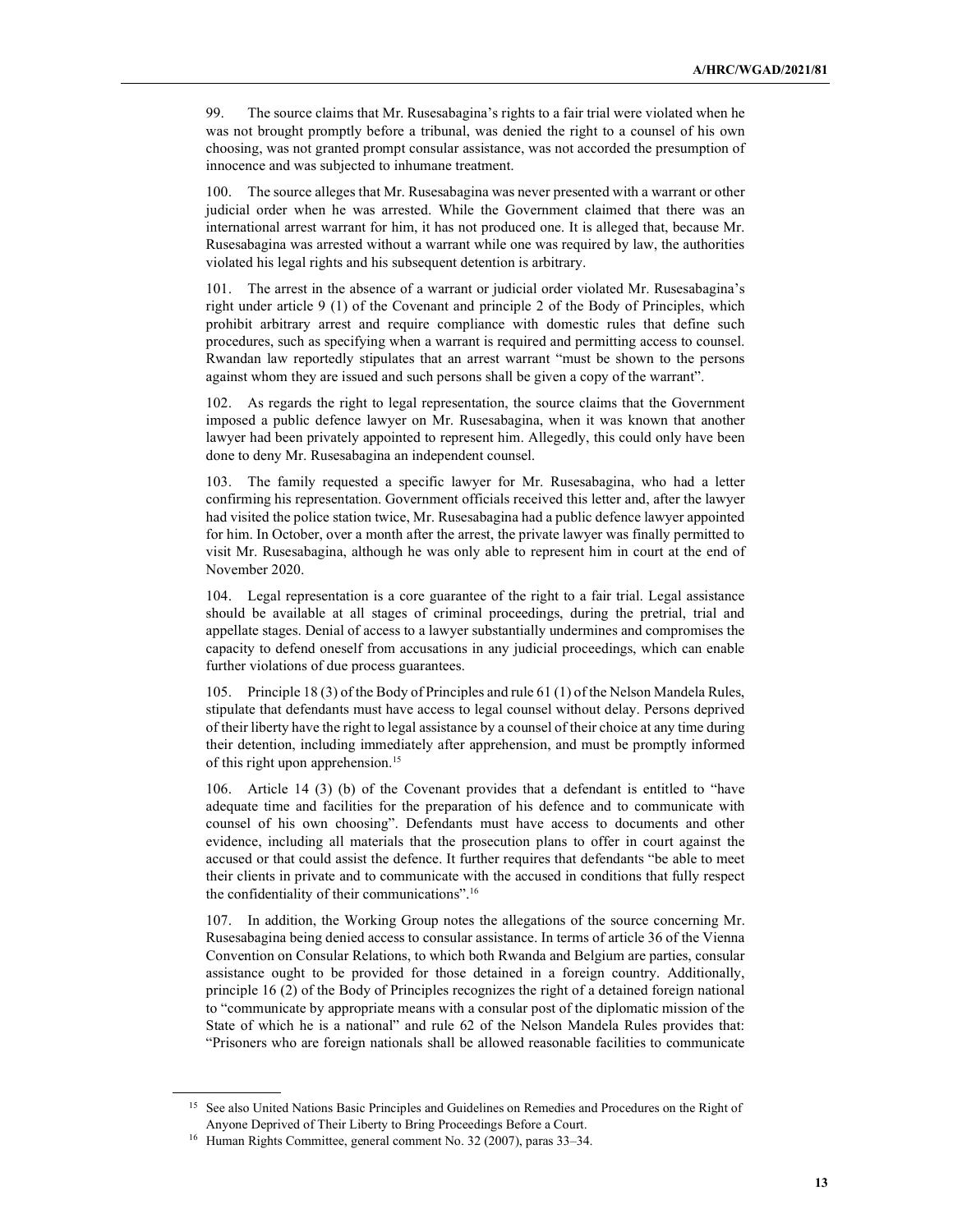with the diplomatic and consular representatives of the State to which they belong." Denial of consular rights is alleged to be a deprivation of the right to a fair trial.

108. Mr. Rusesabagina has been a Belgian citizen since 1999. However, it appears that Rwanda did not inform the Belgian authorities of his detention until several days after his arrest, nor did Rwanda promptly inform Mr. Rusesabagina of his right to communicate with a Belgian consular officer, or facilitate such communication.

109. Concerning the presumption of innocence, the source recalls that on 6 September 2020, on national television, the President reportedly accused Mr. Rusesabagina of leading a terrorist organization that had killed Rwandans and that he had the blood of his compatriots on his hands. He also allegedly said that Mr. Rusesabagina had killed people in the southwest of the country. On 14 September 2020, a week after the President's broadcast, a Rwandan court reportedly charged Mr. Rusesabagina. Then, on 17 February 2020, the first day of Mr. Rusesabagina's trial, the President supposedly made similar comments.

110. Under articles 14 (2) of the Covenant and 11 (1) of the Universal Declaration of Human Rights and principle 36 of the Body of Principles, everyone has the right to be presumed innocent until proved guilty. This requires that to establish the guilt of the accused, the burden of proof lies with the prosecutor and public authorities must refrain from prejudging the outcome of the proceedings, make any official statements, or use conclusive language that would portray an accused person as guilty.

111. According to the source, from 28 to 31 August 2020, Mr. Rusesabagina was held in a facility described as a "slaughterhouse". During the morning of 28 August, Mr. Rusesabagina was allegedly tortured by a Government agent, wearing military boots, who stepped on his neck while affirming "we know how to torture". While at the "slaughterhouse", Mr. Rusesabagina was restrained, blindfolded and held in solitary confinement. He was deprived of food and at times of sleep. A 66-year-old cancer survivor with chronic medical issues, he was kept tied up, unable to stand up or walk, lacking strength and suffocating.

112. According to the information received, also while held at the "slaughterhouse", Mr. Rusesabagina's blindfold was removed once, for an interrogation by the Prosecutor General of Rwanda and the Secretary-General of the Rwanda Investigation Bureau. They allegedly told Mr. Rusesabagina that they needed an acknowledgement falsely implicating a foreign leader in the charges that he was going to be accused of, including receiving money for a terrorist organization. They allegedly offered to release him if he accepted the accusation. Mr. Rusesabagina refused. He was then transferred to the Remera police station, where he was held until 17 September, and then transferred to Nyarugenge central prison in Mageragere.

113. International human rights law requires that detainees be protected from any practices that violate their right to be free from any act that could cause severe pain or suffering, whether physical or mental, and which is inflicted intentionally on a person. The right to freedom from torture and other ill-treatment or punishment is absolute, it applies in all circumstances and it may never be restricted, including in times of war or states of emergency. No exceptional circumstances whatsoever, including threats of terrorism or other violent crime, may be invoked to justify torture or other ill-treatment. Such a prohibition applies irrespective of the offence allegedly committed by the accused person.

114. Article 10 (1) of the Covenant and principle 1 of the Body of Principles state that persons deprived of their liberty shall be treated with humanity and with respect for the inherent dignity of the human person. Article 7 of the Covenant, article 5 of the Universal Declaration of Human Rights, article 14 of the Rwandan Constitution and principle 6 of the Body of Principles contain a prohibition on torture, cruel or inhuman treatment. Article 14 (3) (g) of the Covenant further prohibits using methods of coercion or duress, including torture and ill-treatment, to extract and use incriminatory confessions. The source claims that, in the present case, the violations further amount to a contravention of the Convention against Torture. The Working Group therefore refers the present case to the Special Rapporteur on torture and other cruel, inhuman or degrading treatment or punishment for appropriate action.

115. The source alleges that the authorities violated Mr. Rusesabagina's right to humane treatment when they kidnapped and subsequently imprisoned him, held him incommunicado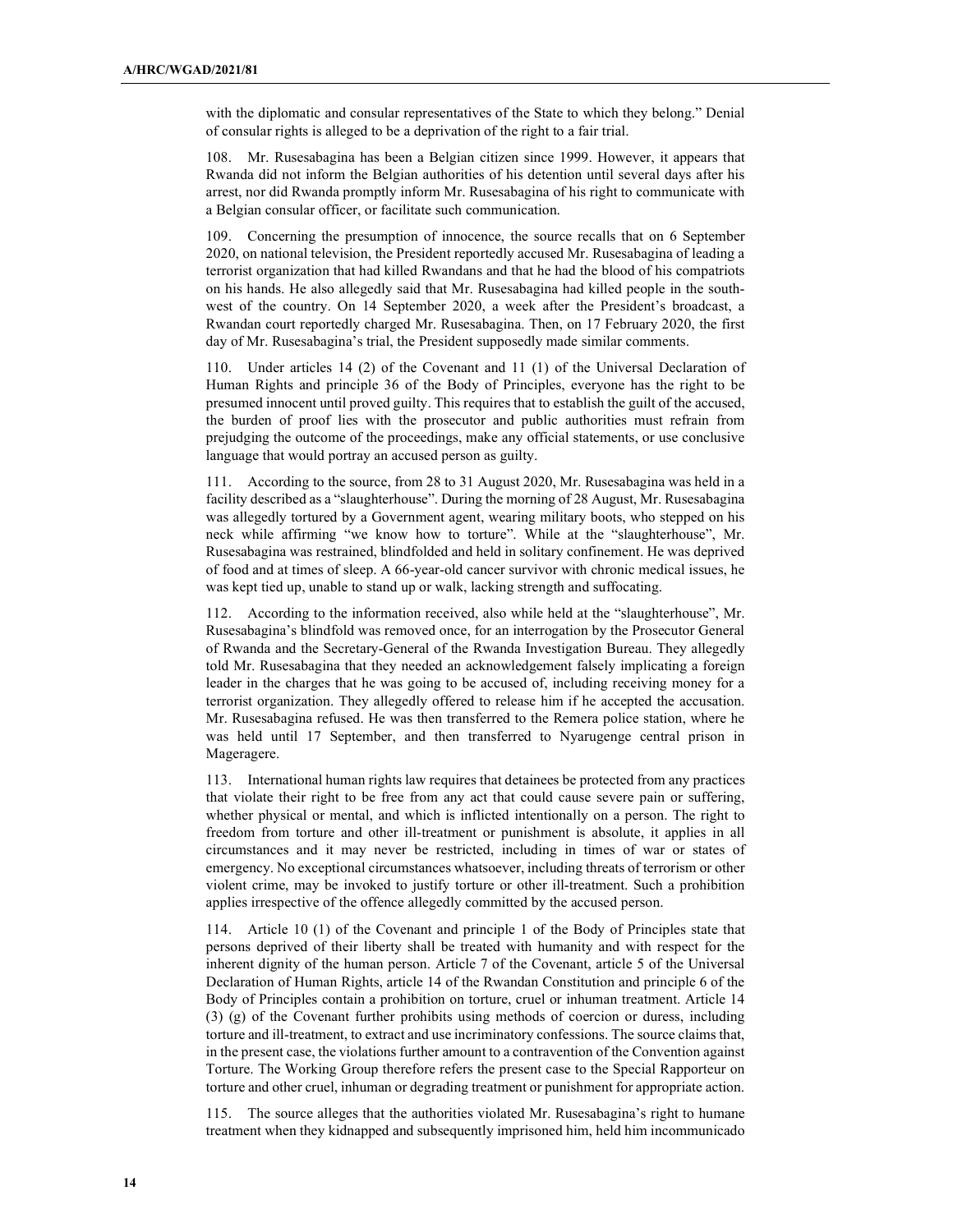for three days under circumstances that involved torture, interrogations and physical and mental abuse, and rendered him subject to an enforced disappearance. In addition, the subsequent 260 days of solitary confinement, is allegedly a form of torture because of the severe psychological distress and physical toll that it created.

116. It is alleged that government authorities violated the right of Mr. Rusesabagina to be free from torture, cruel, inhuman or degrading treatment or punishment by their continued denial of proper medical care, including blood pressure medication, despite Mr. Rusesabagina's pre-existing and serious medical conditions.

117. According to the Body of Principles, medical care and treatment shall be provided, whenever necessary, free of charge. In the present case, Mr. Rusesabagina is allegedly in extremely poor health and has taken prescribed medication since 1996.

118. The source claims that the Government is not providing adequate medical treatment for Mr. Rusesabagina's condition, as the authorities are not delivering the prescribed medication, which the Belgian Embassy reportedly provided to the prison authorities. Mr. Rusesabagina has suffered rapid weight loss since his arrest. He suffers from constant high blood pressure, extreme headaches and dizziness. His health has deteriorated to the point that he is at risk of dying from a stroke. The source argues that the Government's denial of adequate medical treatment amounts to a violation of articles 7 and 10 of the Covenant and article 5 of the Universal Declaration of Human Rights. None of these allegations have been rebutted by the Government. The Working Group thus finds that the detention was arbitrary under category III.

#### Category V

119. The source alleges that the Government is targeting Mr. Rusesabagina because of his expression of political views and in particular for his association with a group politically opposed to the President, his widely published criticism of the Government, his work with intergovernmental and civil society organizations and his anti-genocide advocacy. Mr. Rusesabagina has supported calls for regime change and many opposition groups look to him as a leader.

120. It is clear on the facts that Mr. Rusesabagina has been targeted by the Government on account of his work as a human rights defender, because of his criticism of the Government on a broad range of human rights issues, including unfair elections and a lack of democracy, freedom of speech, freedom of association and freedom of the press. He has also challenged cases of arbitrary detention, torture and extrajudicial killings. He has publicly made allegations of war crimes and crimes against humanity since before the 1994 genocide and especially since 1998. Mr. Rusesabagina's criticisms are echoed on a regular basis by civil society organizations and government agencies, among others. As Mr. Rusesabagina has been targeted on account of his activism as a human rights defender and his political opposition to the Government, his detention is thus discriminatory, contrary to articles  $2(1)$ and 26 of the Covenant and 2 and 7 of the Universal Declaration of Human Rights, and is considered arbitrary under category V.

#### Concluding remarks

121. The Working Group has been informed that on 20 September 2021, a court in Kigali rendered a guilty verdict on eight of nine charges against Mr. Rusesabagina and sentenced him to imprisonment for 25 years. Allegedly, the violation of his guarantees of due process, necessary for the defence, continued during the trial, hearings and sentencing. For example, it is reported that the conviction relied upon a confession extracted under duress. Mr. Rusesabagina is now 67 years old and in poor health, so this sentence is allegedly tantamount to a death sentence.

122. The source stresses that the most urgent concern remains Mr. Rusesabagina's health, which requires his immediate humanitarian release. He suffers daily symptoms linked to the deprivation of his prescription heart medication and although he is in remission from cancer, he has not received a cancer screening since his incarceration began. He has recently suffered a swollen arm, which may be a result of a thrombosis. The European Parliament adopted a resolution on 7 October 2021 calling for Mr. Ruseabagina's immediate release.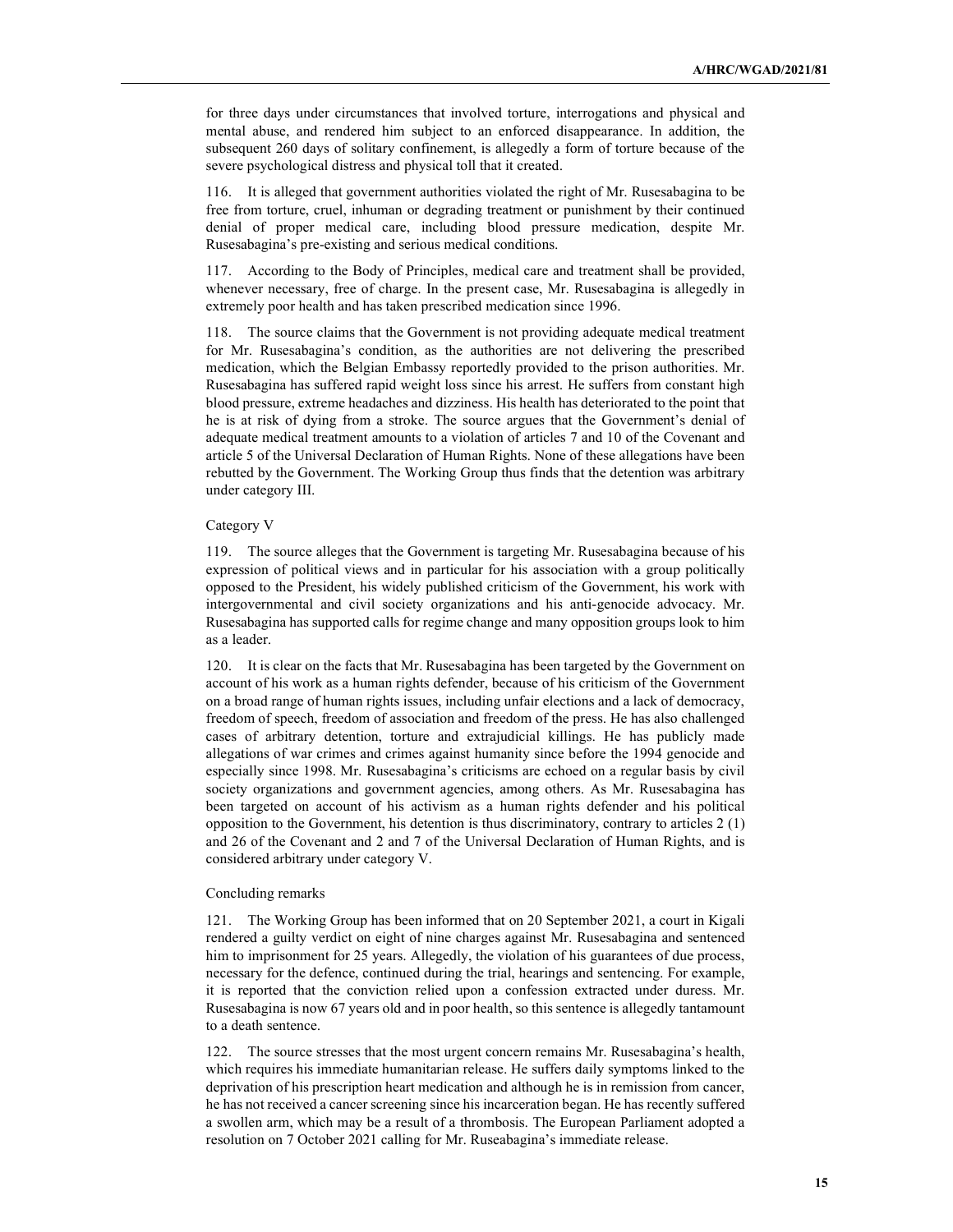123. The Working Group wishes to stress that every detainee has the right to the highest attainable standard of physical and mental health. That right extends not only to timely and appropriate health care, but also to underlying determinants of health, such as adequate food, water and sanitation. Moreover, sick prisoners whose health requires specialist treatment should be transferred to specialized institutions or to civil hospitals. The failure to provide access to adequate medical care violates the right to health and risks further human right violations, such as to the right to life.

124. Finally, the Working Group wishes to make it clear that the findings in the present opinion are without prejudice to the allegations that Mr. Rusesabagina was deprived of his liberty in the context of a flight that made a connection layover in the United Arab Emirates.

#### **Disposition**

125. In the light of the foregoing, the Working Group renders the following opinion:

The deprivation of liberty of Paul Rusesabagina, being in contravention of articles 5, 6, 8, 9 and 11 of the Universal Declaration of Human Rights and articles 2, 7, 9, 10, 14, 16, 19 and 21 of the International Covenant on Civil and Political Rights, is arbitrary and falls within categories I, II, III and V.

126. The Working Group requests the Government of Rwanda to take the steps necessary to remedy the situation of Mr. Rusesabagina without delay and bring it into conformity with the relevant international norms, including those set out in the Universal Declaration of Human Rights and the Covenant.

127. The Working Group considers that, taking into account all the circumstances of the case, the appropriate remedy would be to release Mr. Rusesabagina immediately and accord him an enforceable right to compensation and other reparations, in accordance with international law. In the current context of the COVID-19 pandemic and the threat that it poses in places of detention, the Working Group calls upon the Government to take urgent action to ensure the immediate unconditional release of Mr. Rusesabagina.

128. The Working Group urges the Government to ensure a full and independent investigation of the circumstances surrounding the arbitrary deprivation of liberty of Mr. Rusesabagina and to take appropriate measures against those responsible for the violation of his rights.

129. In accordance with paragraph 33 (a) of its methods of work, the Working Group refers the present case to the Special Rapporteur on torture and other cruel, inhuman or degrading treatment or punishment for appropriate action.

130. The Working Group requests the Government to disseminate the present opinion through all available means and as widely as possible.

#### Follow-up procedure

131. In accordance with paragraph 20 of its methods of work, the Working Group requests the source and the Government to provide it with information on action taken in follow-up to the recommendations made in the present opinion, including:

(a) Whether Mr. Rusesabagina has been released and, if so, on what date;

 (b) Whether compensation or other reparations have been made to Mr. Rusesabagina;

 (c) Whether an investigation has been conducted into the violation of Mr. Rusesabagina's rights and, if so, the outcome of the investigation;

 (d) Whether any legislative amendments or changes in practice have been made to harmonize the laws and practices of Rwanda with its international obligations in line with the present opinion;

(e) Whether any other action has been taken to implement the present opinion.

132. The Government is invited to inform the Working Group of any difficulties it may have encountered in implementing the recommendations made in the present opinion and